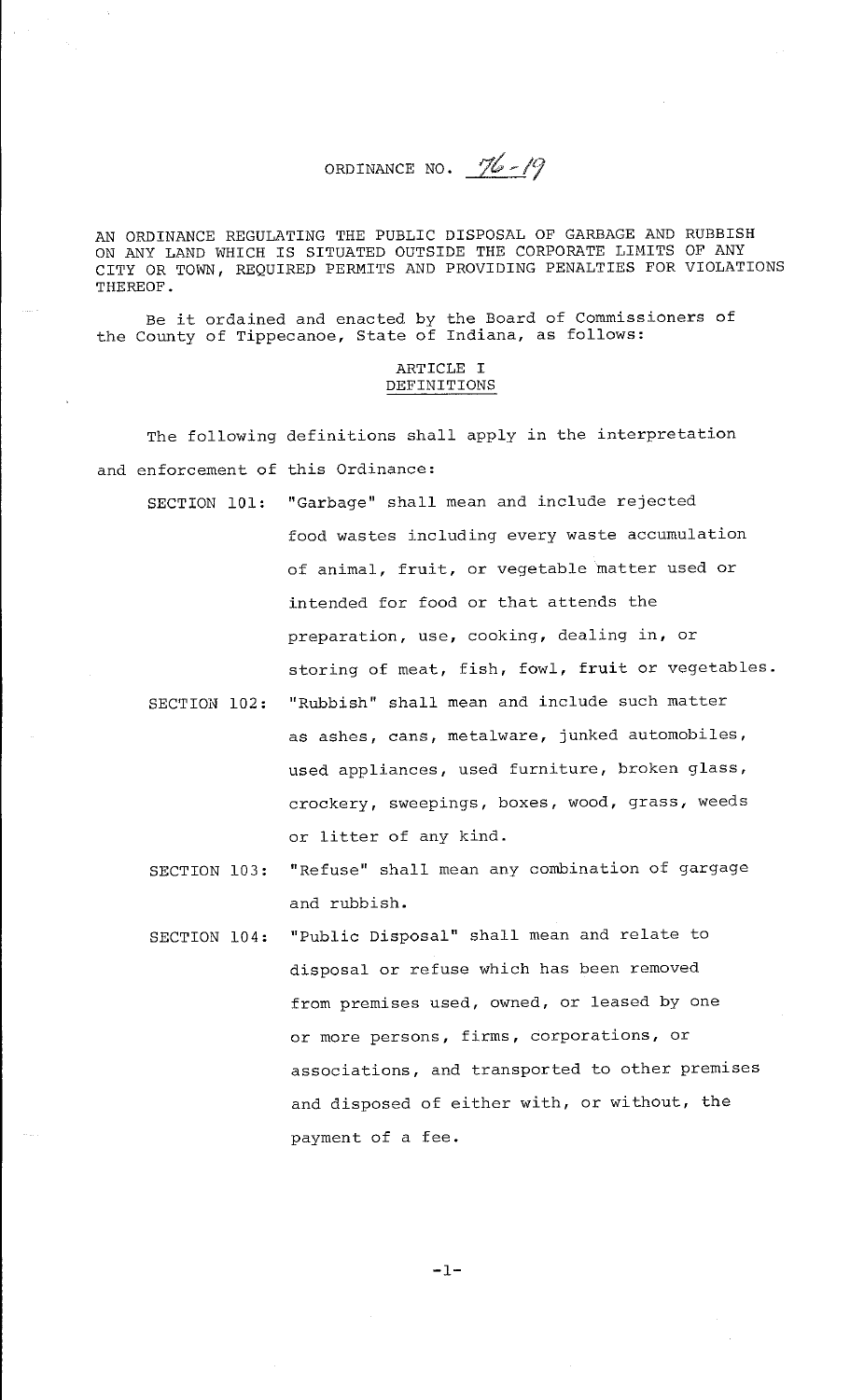- SECTION 105: "Sanitary Landfill" shall mean a method of disposing of refuse on land without creating nuisances or hazards to public health or safety, by utilizing principles of engineering to confine the refuse to the smallest practical volume, and to cover the refuse deposited each day with a compacted layer of suitable cover material at the conclusion of each working day (and at more frequent intervals if necessary).
- SECTION 106: "Health Officer" shall mean the Tippecanoe County Health Officer, or his authorized representative.
- SECTION 107: "Tippecanoe County" shall mean those areas which are under the jurisdiction of the Tippecanoe County Health Officer and situated outside the corporate limits of any city or town.
- SECTION 108: "Person" shall mean any person, firm, corporation or association.
- SECTION 109: "Ground water" shall mean water in the ground that is in the zone of saturation.
- SECTION 110: "Surface water" shall mean a body of water whose top surface is exposed to the atmosphere including a flowing body as well as a pond and a lake.
- SECTION 111: "Salvaging" shall mean the controlled removal of reusable materials.
- SECTION 112: "Scavenging" shall mean the uncontrolled picking of materials.
- SECTION 113: "Hazardous material" shall include, but is not limited to, explosives, pathological wastes, radioactive materials and chemicals.
- SECTION 114: "Commercial Hauler" shall mean a person who hauls **''refuse'' for a fee.**

 $-2-$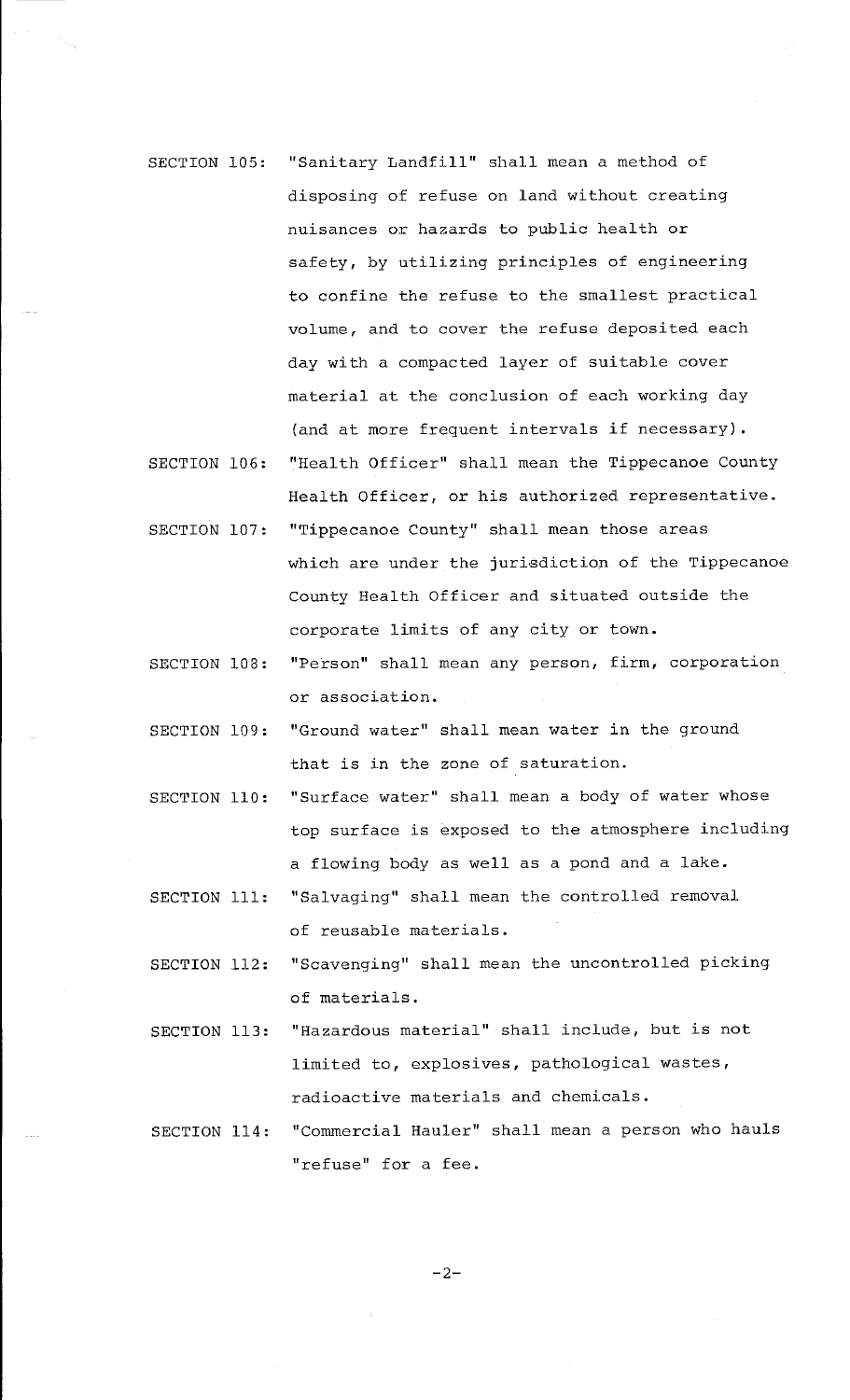#### ARTICLE II PERMITS

SECTION 201: It shall be unlawful for any person, who does not possess an unrevoked permit from the health officer, to engage in Tippecanoe County in removal of refuse from the premises to a location other than the place of origin of such refuse for disposal, except that nothing in this Act shall be construed to prevent any person from removing the refuse created on his premises to a sanitary landfill, and nothing in this Act shall be construed to prevent any person from moving inert waste material from one property owned, leased or rented by him for storage or use as top soil, fill dirt, or similar usage and nothing herein shall be construed to prevent the use of cinders or other inert waste materials in the construction of driveways or highways or as fill for construction projects; and nothing herein shall prevent the disposal of refuse from road construction projects in any manner approved by the Indiana State Board of Health and the Environmental Protection Agency. SECTION 202: It shall be unlawful for any person, who does not possess an unrevoked permit from the health officer, to engage in Tippecanoe County in the disposal of refuse on premises other than the place of origin in such quantities as to have public

SECTION 203: Only persons who comply with the requirements of this ordinance shall be entitled to receive and retain such a permit. The permit shall be for the term of one year on a calendar year basis and shall be renewable annually. Any permit issued by the health officer shall contain the

health significance.

 $-3-$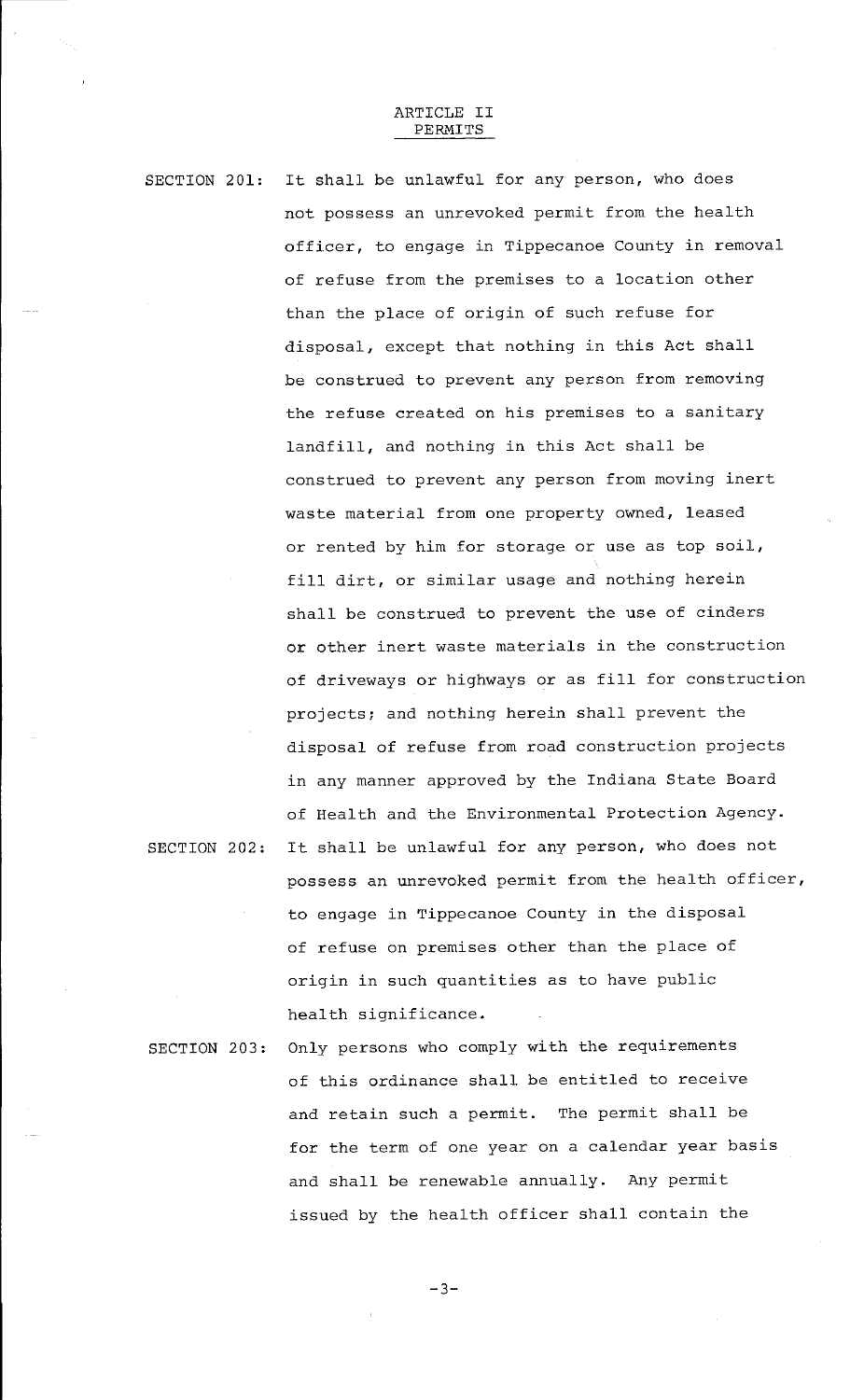name of the person to whom it is issued, and such other pertinent information as may be required by the health officer. A permit shall be issued to any person who has complied with the requirements of this ordinance and no permit or renewal thereof shall be denied on arbitrary or capricious grounds. A permit may be temporarily suspended by the health officer upon violation, by the holder, of any of the terms of this ordinance, or revoked after an opportunity for a hearing by the health officer upon serious repeated violation. A separate permit shall be required for each public disposal site operated, or to be operated, by any person.

SECTION 204: No disposal site permit signed by the health officer shall be valid until it has been countersigned by the Treasurer of Tippecanoe County. The Treasurer of Tippecanoe County shall countersign a properly signed permit upon payment to the Treasurer of Tippecanoe County of a permit fee in the amount of Twentyfive (\$25.00) Dollars. All monies or fees collected under the terms of this ordinance shall revert to the General Fund of Tippecanoe County. SECTION 205: No fee shall be charged for a refuse disposal site in Tippecanoe County which is operated by the Board of Commissioners of the County of Tippecanoe, any municipality located in Tippecanoe County or by the State of Indiana or by any State University.

 $-4-$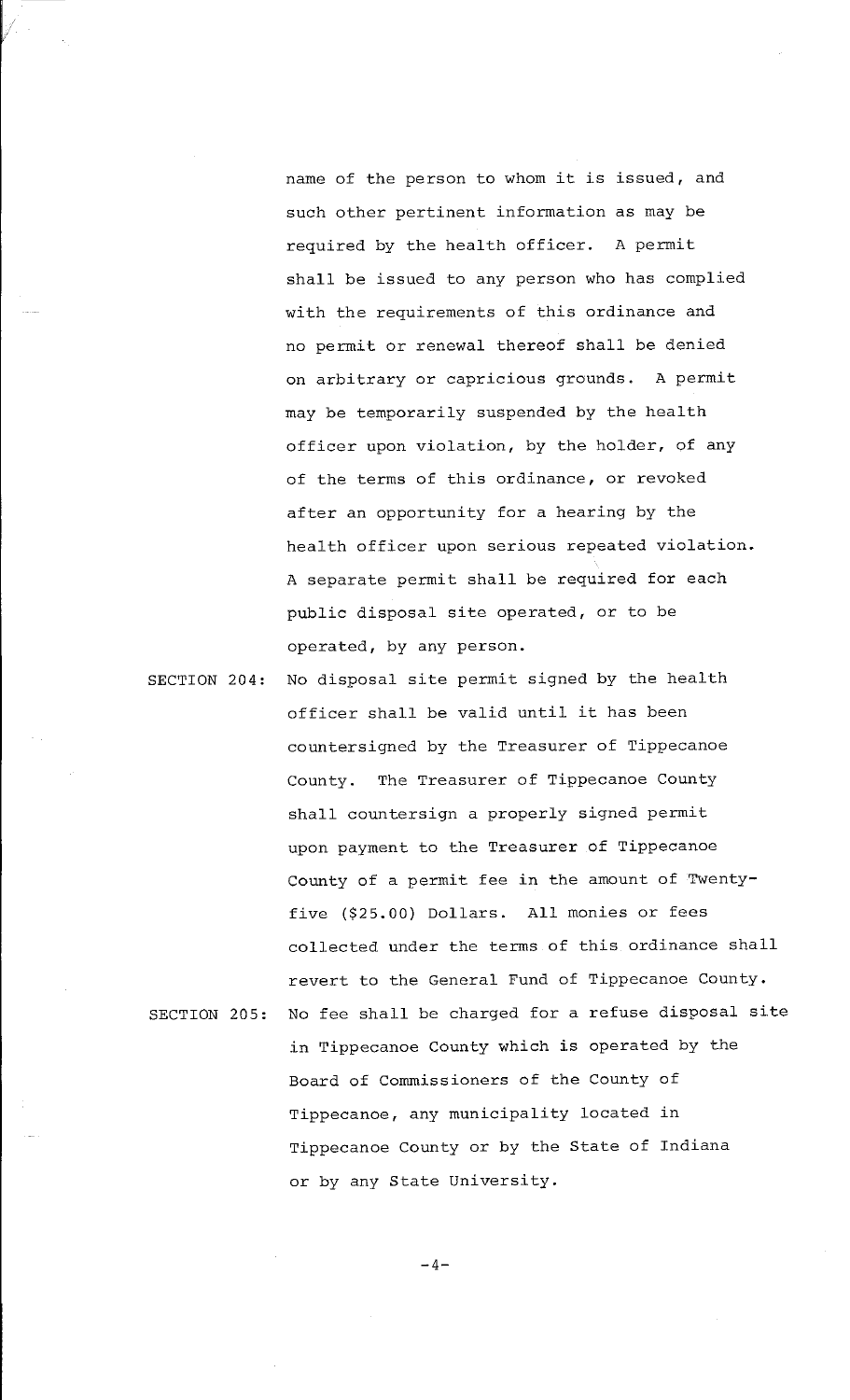# SECTION 206: Before a permit is issued by the health officer for any disposal site, detailed plans and specifications and necessary reports must be submitted to the health officer by a registered professional engineer. The services of a registered professional engineer for the preparation of plans and specifications for an existing disposal site may be waived, when the health officer, in his judgment, believe that technical problems will not be encountered; however, the required plans and specifications must then be prepared and submitted by the permit applicant. Such site must be approved by all appropriate zoning authorities and the Indiana State Board of Health. SECTION 207: Before a permit is issued by the health officer

for the collection and transportation of refuse, all equipment and vehicles to be used shall be inspected by the health officer. All equipment and vehicles used to transport gargage to a disposal site shall be covered, water-tite and cleaned as may be necessary to prevent nuisances and health hazards and all vehicles used for inert waste material shall be so constructed and in such condition as to prevent loss of the material on the public highways.

SECTION 208: A permit fee of One (\$1.00) Dollar shall be paid to the Treasurer of Tippecanoe County for each vehicle, or other piece of equipment used for the transportation or hauling of refuse. No fee shall be charged for vehicles, or other pieces of equipment operated by the Board of

-5-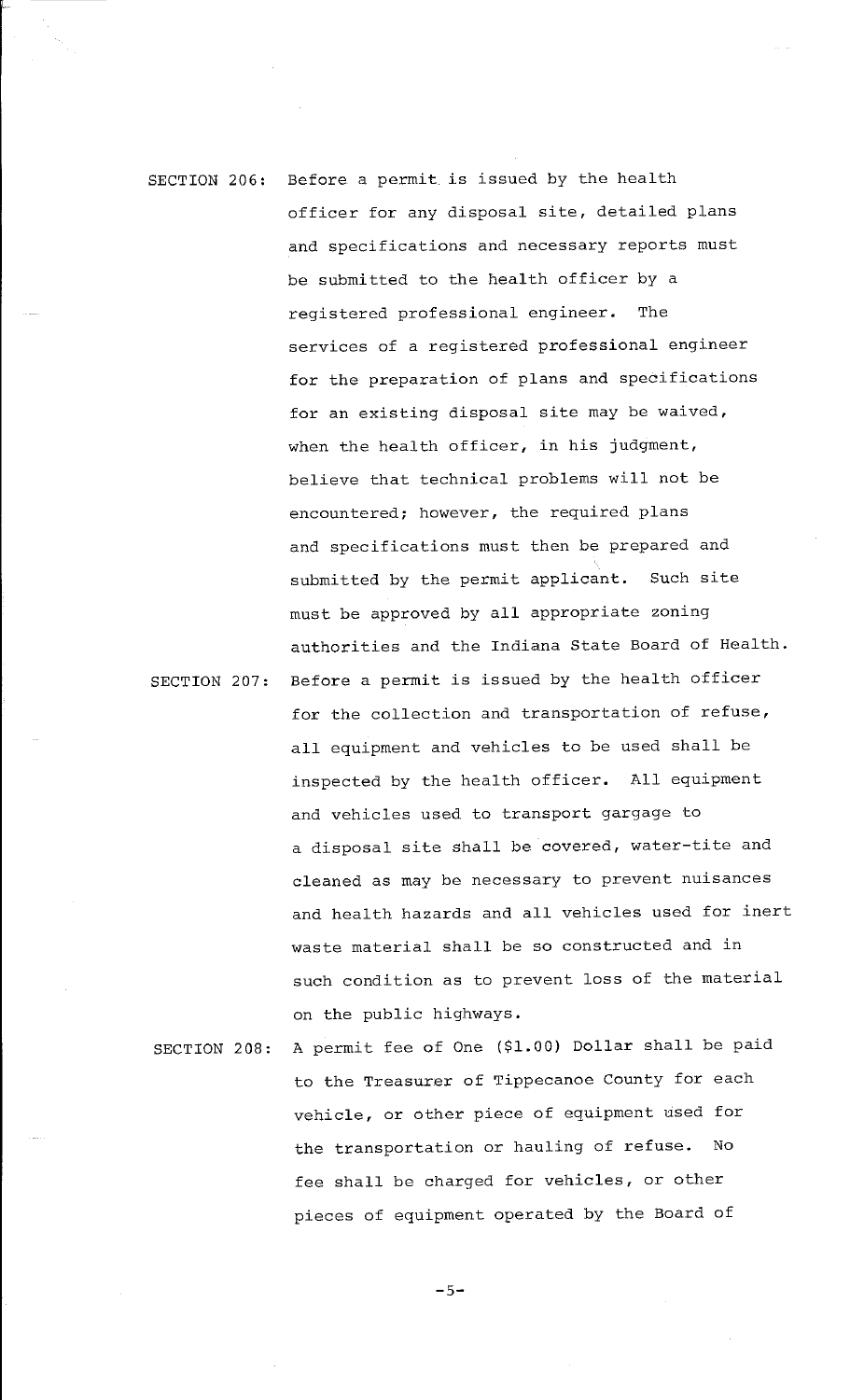Commissioners of Tippecanoe County, any municipality located in Tippecanoe County, the State of Indiana, or by any State University.

SECTION 209: The permit issued by the Tippecanoe County Health Officer shall be carried in plain view in the vehicle or other piece of equipment which it belongs whenever such vehicle or piece of equipment is being used for the collection or transportation of refuse.

## ARTICLE III INSPECTION OF PUBLIC DISPOSAL SITES AND OPERATIONS

SECTION 301: At least once each month the health officer shall inspect each refuse disposal site located within Tippecanoe County. Whenever the health officer discovers a violation of any item of sanitation pertinent to the provisions of this ordinance, he shall make a second inspection after the lapse of such time as he deems necessary for the defect to be remedied, and the second inspection shall be used in determining compliance with terms of this ordinance. Any violation of the same item of the ordinance on such second inspection shall call for suspension or revocation of the permit. One copy of the health officer's inspection report, on which violations of any item of sanitation pertinent to the provisions of this ordinance shall be enscribed, shall be delivered to the permitee by

 $-6-$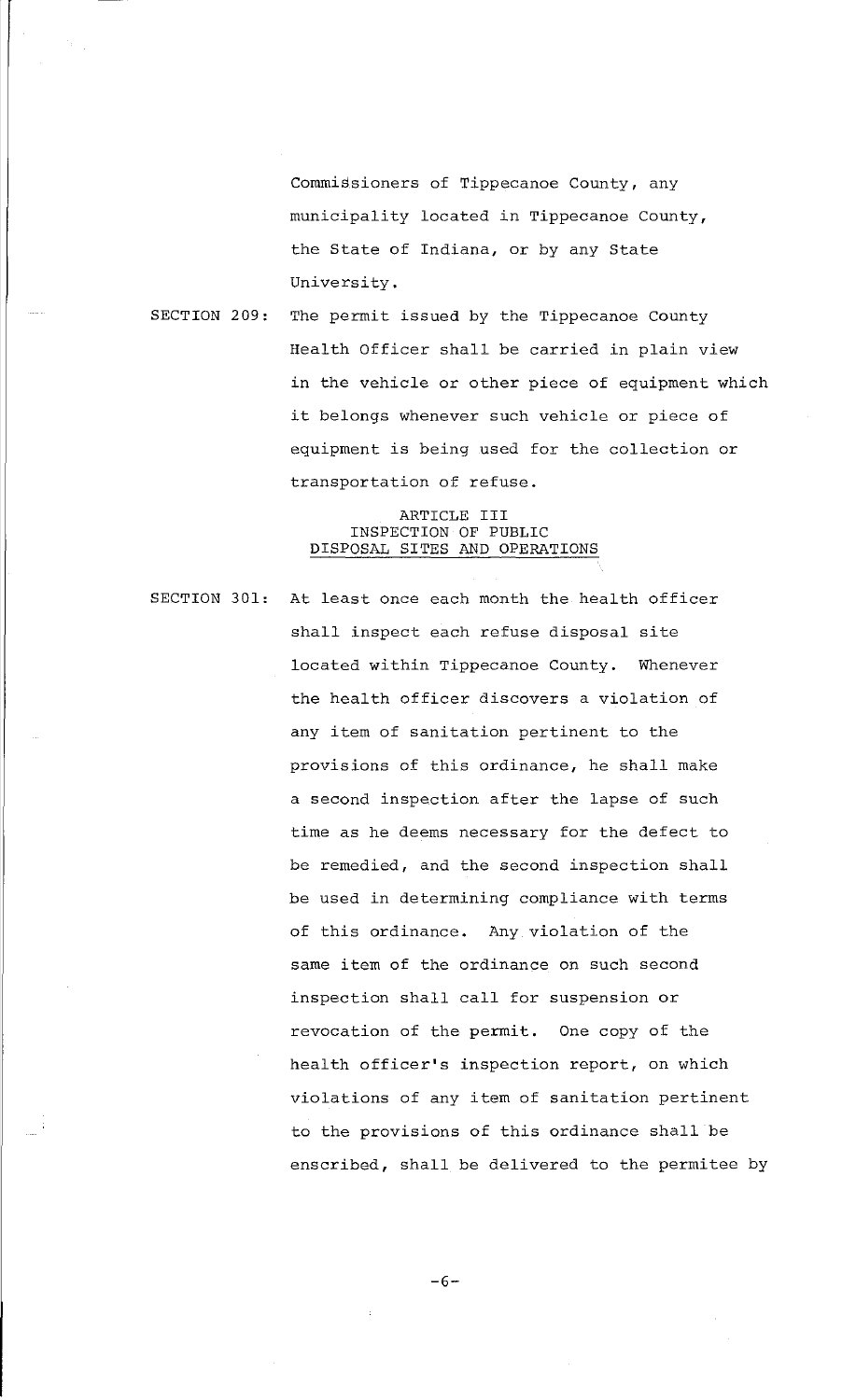the health officer. Another copy of the aforementioned inspection report shall be filed by the health officer with the records of the County Health Department. The person operating the public disposal site shall, upon request of the health officer, permit access to all parts of the grounds by said health officer and shall permit him to copy any and all records pertaining to the sources of refuse transported thereto for public disposal.

#### ARTICLE IV SANITARY REQUIREMENTS

SECTION 401: The issuance of any permit to a person for the operation of a proposed refuse disposal site shall be subject to the approval of the health officer who shall inspect the proposed site prior to the issuance of a permit. SECTION 402: Sanitary landfill operations shall be so designed and executed that conditions of pollution will not be created and injury to ground and surface waters avoided which might interfere with legitimate water uses. Water-filled areas not directly connected to natural lakes, rivers, or streams shall be drained or may be filled with specific inert material not detrimental to legitimate water uses and which will not create a nuisance or hazard to health. Special approval of the drainage method or of the inert material to be used in such fill is required in writing from the health officer.

 $-7-$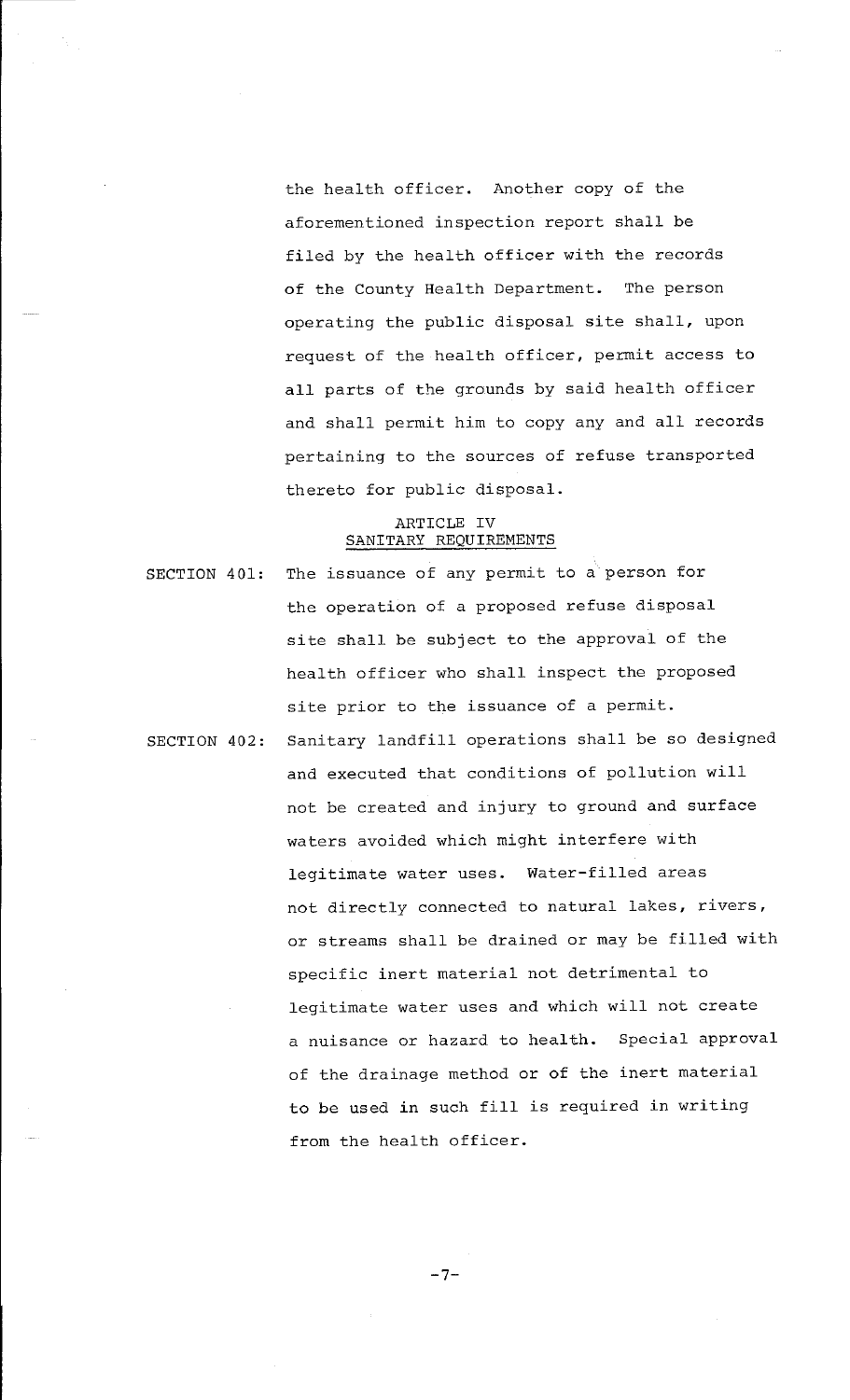- SECTION 403: Salvaging, if permitted, shall be organized so that it will not interfere with prompt sanitary disposal of refuse or create unsightliness or health hazards. This provision in no way precludes the right of a landfill operator to prevent salvaging as a part of his operational standards. Scavenging shall not be permitted. All salvage material must be removed from the disposal area at least once each week except that and any and all materials containing food for rodents and insects, including tin cans, shall be disposed of daily in a sanitary manner. SECTION 404: No garbage or rubbish containing garbage shall
- be burned at a sanitary landfill.
- SECTION 405: Any person engaged in public refuse disposal by sanitary landfill shall have available at all times earth moving equipment of adequate size and capacity to satisfactorily operate such sanitary landfill. An all-weather road shall be provided to the sanitary landfill site and site of operation.
- SECTION 406: It shall be expressly forbidden to make uncooked garbage available for animal consumption at any public refuse disposal site.
- SECTION 407: Infestation of rodents and insects on the premises of a public refuse disposal site shall constitute a violation of this ordiance and such violation shall be determined by the Tippecanoe County Health Officer.

-8-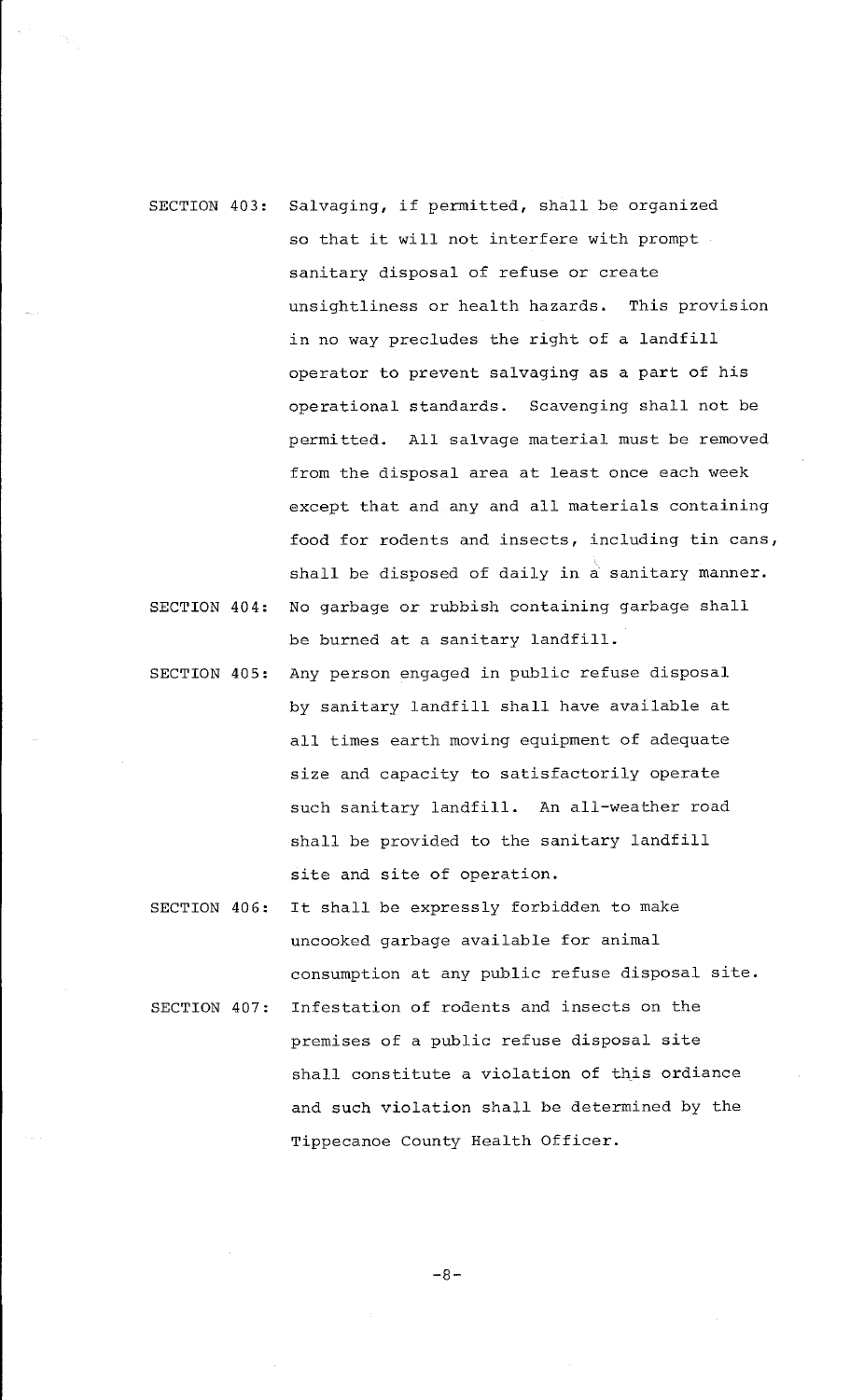- SECTION 408: Hazardous materials, including liquids and sewage, shall not be disposed of in a sanitary landfill unless special provisions are made for such disposal through the health officer, the State Board of Health and/or the Stream Pollution Control Board. This provision in no way precludes the right of a landfill owner to exclude any materials as a part of his operational standards.
- SECTION 409: The entire site, including the fill surface, shall be graded and provided with drainage facilities to minimize runoff onto and into the fill, to prevent erosion or washing of the fill, to drain off rainwater falling on the fill, and to prevent the collection of standing water.
- SECTION 410: Measures shall be provided to control dust and blowing paper. The entire area shall be kept clean and orderly.
- SECTION 411: Refuse shall be spread so that it can be compacted in layers not exceeding a depth of 2 feet. Large and bulky items, when not excluded from the site, shall be disposed of in a manner approved by the health officer.
- SECTION 412: A final layer of suitable cover material compacted to a minimum thickness of 2 feet shall be placed over the entire surface of each portion not later than one week following the placement of refuse within that portion.

-9-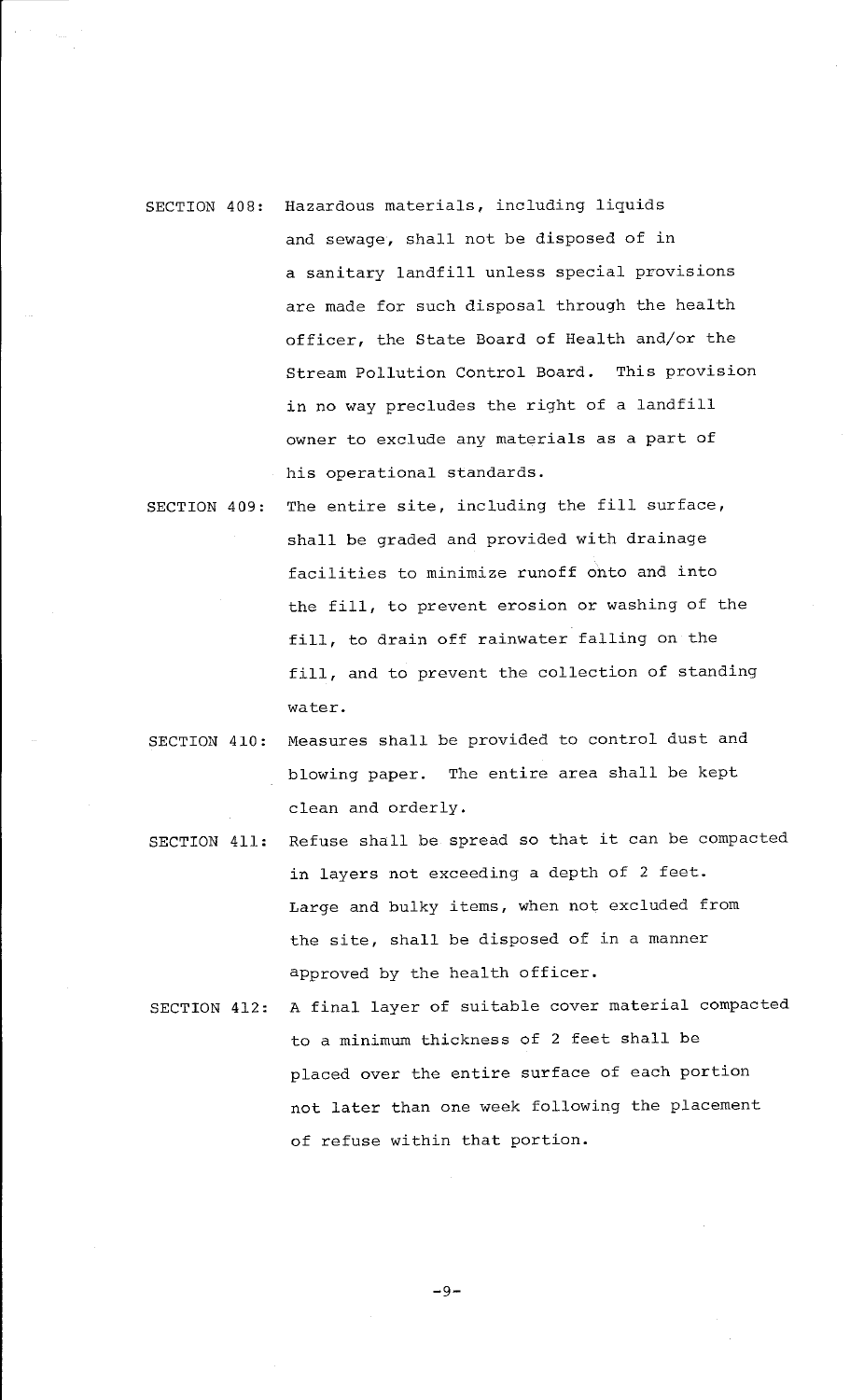# SECTION 413: An inspection of the entire site shall be made by the health officer to determine compliance with approved plans and specifications before the earth-moving equipment is removed from the site. Any necessary corrective work shall be performed before the landfill project is accepted as completed. Arrangements shall be made for the repair of all cracked, eroded, and uneven areas in the final cover during the first two years following completion of the landfill.

SECTION 414: Any other method of solid waste disposal not covered by these rules shall be reviewed by the health department for the purposes of evaluating the design and operational methods with reference to: the nuisance factor, the safety of employees and protection of the public health. Such disposal methods shall be subject to the evaluation and approval of the health officer.

## ARTICLE I UNLAWFUL DUMPING

SECTION 501: It shall be unlawful for any person to dispose of any garbage or rubbish, or refuse, at any place in Tippecanoe County other than its point of origin, that is not a licensed public refuse disposal site, except that any person may transport inert waste material from one property to another property owned, leased, or rented by him for storage or use as fill or top or to a disposal site which has been licensed for the receipt of such inert waste material by the Indiana State Board of Health; and nothing in

 $-10-$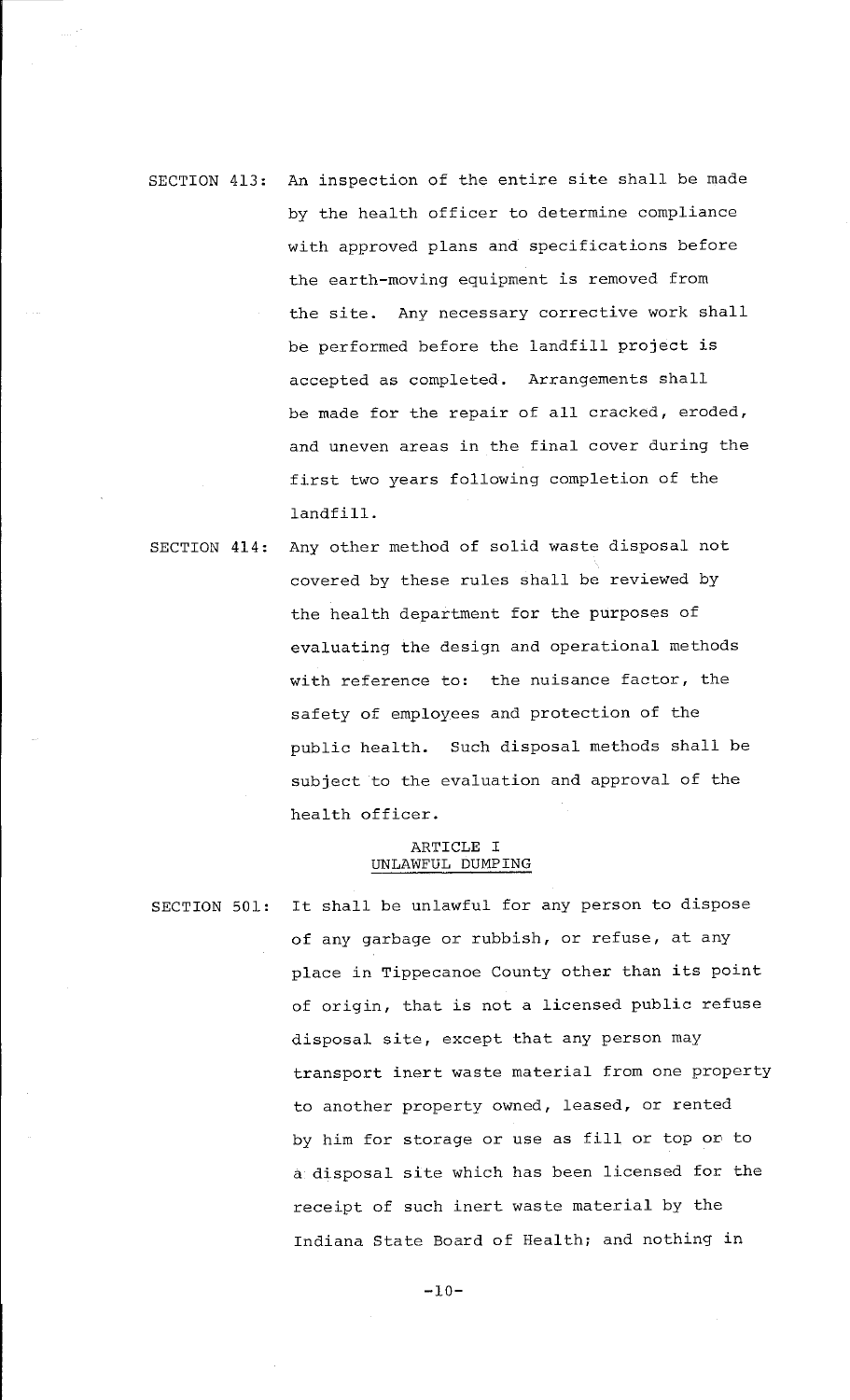this Act shall prevent the disposal of refuse from road construction projects in a manner approved by the Indiana State Board of Health and the Environmental Protective Agency; and nothing in this Act shall prevent the use of cinders and other inert waste materials in the construction of highways, driveways and building projects; and nothing in the Act shall prevent the spreading of sludge or other wastes on agricultural land pursuant to valid permits issued by the Indiana State Board of Health.

- SECTION 502: It shall be unlawful for any person to dispose of any garbage or hazardous material at any place in Tippecanoe County other than its point of origin that is not a Sanitary Landfill that is approved as such by the Indiana State Board of Health.
- SECTION 503: It shall be unlawful for any licensed commercial hauler to dispose of any garbage, rubbish, or refuse which originates in Tippecanoe County at any place outside of Tippecanoe County that is not a Sanitary Landfill approved as such by the Indiana State Board of Health, except as provided in Section 501.

#### ARTICLE VI ENFORCEMENT

- SECTION 601: The enforcement of this ordinance shall be by the Tippecanoe County Health Officer and the Sheriff of Tippecanoe County. SECTION 602: It shall be the duty of the Tippecanoe County
	- Prosecuting Attorney and the Tippecanoe County

-11-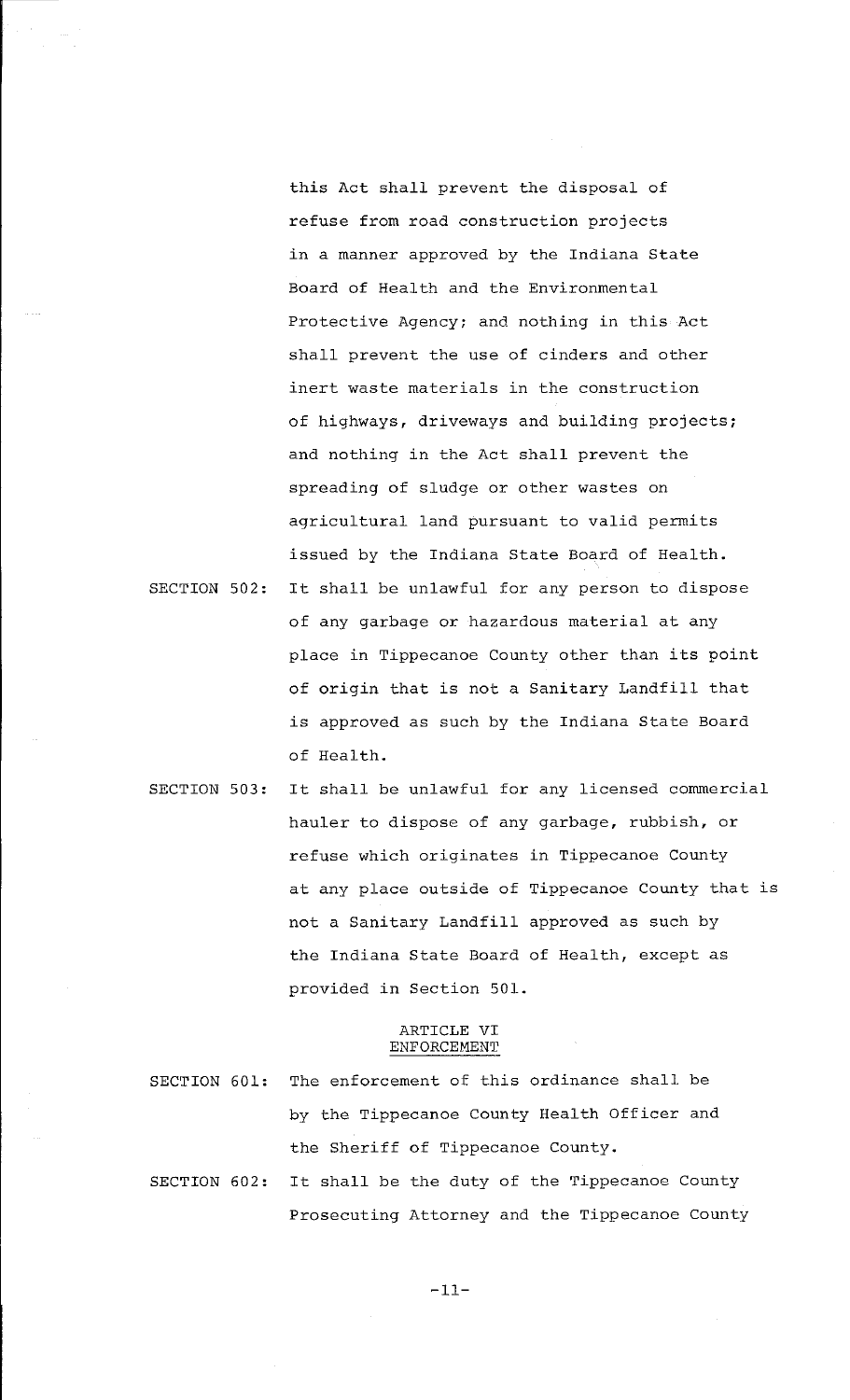Attorney, or either of them to whom the Tippecanoe County Health Officer shall report any violations of the provisions of this Ordinance, to cause proceedings to be commenced against the person violating the provisions of this Ordinance and to prosecute to final termination.

# ARTICLE VII PENALTIES

SECTION 701: Any person violating any provisions of this ordinance shall be guilty of a misdemeanor, and, on conviction, the violator shall be punished for the first offense by a fine of not more than five hundred dollars; for the second offense by a fine of not more than one thousand dollars; and for the third and each subsequent offense by a fine of not more than one thousand dollars to which may be added imprisonment for any determinate period not exceeding ninety days, and each day after the expiration of the time limit for abating insanitary conditions and completing improvements to abate such conditions as ordered by the County Board of Health, or by the duly appointed health officer of the County, shall constitute a distinct and separate offense.

## ARTICLE VIII REPEAL AND DATE OF EFFECT

SECTION 801: All ordinances and parts of ordinances in conflict with this ordinance are hereby repealed, and this ordinance shall be in full force and effect immediately upon its adoption and its publication as provided by law.

-12-